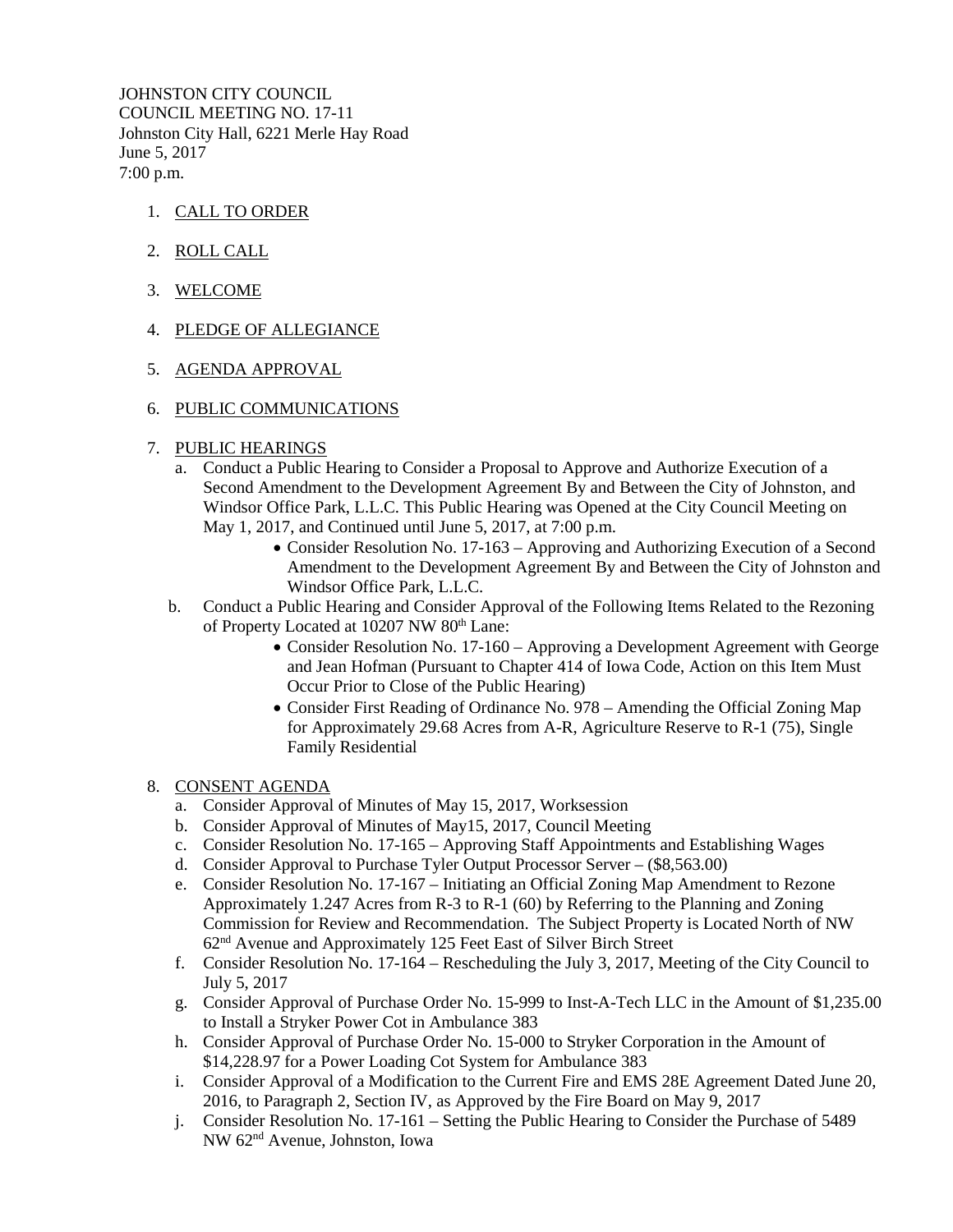- k. Consider Resolution No. 17-162 Setting the Public Hearing to Consider the Purchase of 9401 NW 70th Avenue, Johnston, Iowa
- l. Consider the Following Related to the 2017D General Obligation Bonds:
	- Resolution No. 17-176 Fixing Date for a Meeting on the Proposition of the Issuance of Not to Exceed \$2,125,000 General Obligation Bonds of the City of Johnston, State of Iowa (for essential corporate purposes), and Providing for Publication of Notice Thereof
	- Resolution No. 17-177 Fixing Date for a Meeting on the Proposition of the Issuance of Not to Exceed \$400,000 General Obligation Bonds of the City of Johnston, State of Iowa (for general corporate purposes), and Providing for Publication of Notice Thereof
	- Resolution No. 17-178 Fixing Date for a Meeting on the Proposition of the Issuance of Not to Exceed \$350,000 General Obligation Bonds of the City of Johnston, State of Iowa (for general corporate purposes), and Providing for Publication of Notice Thereof
- m. Consider Approval of Partial Pay Request No. 10 to Rochon Corporation of Iowa, Inc., in the Amount of \$69,542.85 for Terra Lake Park Improvements, Phase 3
- n. Consider Approval of Partial Pay Request No. 4 to Minturn, Inc., in the Amount of \$45,424.25, for Terra Lake Park Improvements Phase 4
- o. Consider Approval of Pay Request No. 6 to TK Concrete in the Amount of \$14,854.00 for Work on the Green Meadows Flume Repair Project
- p. Consider Resolution No. 17-179 Initiating an Official Zoning Map Amendment for .54 Acres and Adjoining Right-of-Way from ROC-1, Mixed Use Center, to R-1(75), Single-Family Residential for Property Located South of NW  $61<sup>st</sup>$  Avenue and West of NW  $59<sup>th</sup>$  Court
- q. Consider Resolution No. 17-170 To Not Remand BOA Case No. 17-06 to the Board of Adjustment for Reconsideration
- r. Consider Resolution No. 17-169 To Not Remand BOA Case No. 17-05 to the Board of Adjustment for Reconsideration
- s. Consider Resolution No. 17-171 To Not Remand BOA Case No. 17-07 to the Board of Adjustment for Reconsideration
- t. Consider Resolution No. 17-168 Approving and Authorizing the Police Chief to Give Notice to Discontinue Participation in the Mid-Iowa Narcotics Enforcement (MINE) Task Force Memorandum of Understanding (MOU) Effective July 1, 2017
- u. Consider Resolution No. 17-172 Approving the Acquisition of Real Estate Interests and Authorizing Payments to Acquire Real Property for the NW 54th Court Improvements
- v. Consider Resolution No. 17-173 Approving the Acquisition of Real Estate Interests and Authorizing Payments to Acquire Real Property for the NW 57<sup>th</sup> Avenue Improvements
- w. Consider Resolution No. 17-174 Approving the Acquisition of Real Estate Interests and Authorizing Payments to Acquire Real Property for the NW  $70<sup>th</sup>$  Avenue Improvements Phase 2
- x. Consider Resolution No. 17-175 Approving the Acquisition of Real Estate Interests and Authorizing Payments to Acquire Real Property for the NW Beaver Drive Overlay Project
- y. Consider Resolution No. 17-181 Ordering Construction, and Fixing a Date of June 19, 2017, at 7:00 p.m. for the Public Hearing on the School Speed Zone Flashing Beacon Improvements
- z. Consider Approval of Pay Request No. 24 to Alliance Construction Group in the Amount of \$21,723.08 for Work Completed as of May 25, 2017, on the NW 70<sup>th</sup> Avenue Improvements  $98<sup>th</sup>$ Street to West City Limits
- aa. Consider Approval of 28E Agreement for Public Works Mutual Assistance
- bb. Consider Approval to Purchase One (1) 2018 International WorkStar 4x2 Series Snow Plow Truck from O'Halloran International (\$136,877.00 after Trade-In)
- cc. Consider Approval to Purchase Water Meters (\$9,030.00)
- dd. Consider Approval of Purchase Order to Keck Oil for the Purchase of Fuel (\$12,257.40)
- ee. Receive and file the following reports:
	- 1. Board of Adjustment Meeting Minutes, May 18, 2017
		- 2. Planning and Zoning Meeting Minutes, May 30, 2017